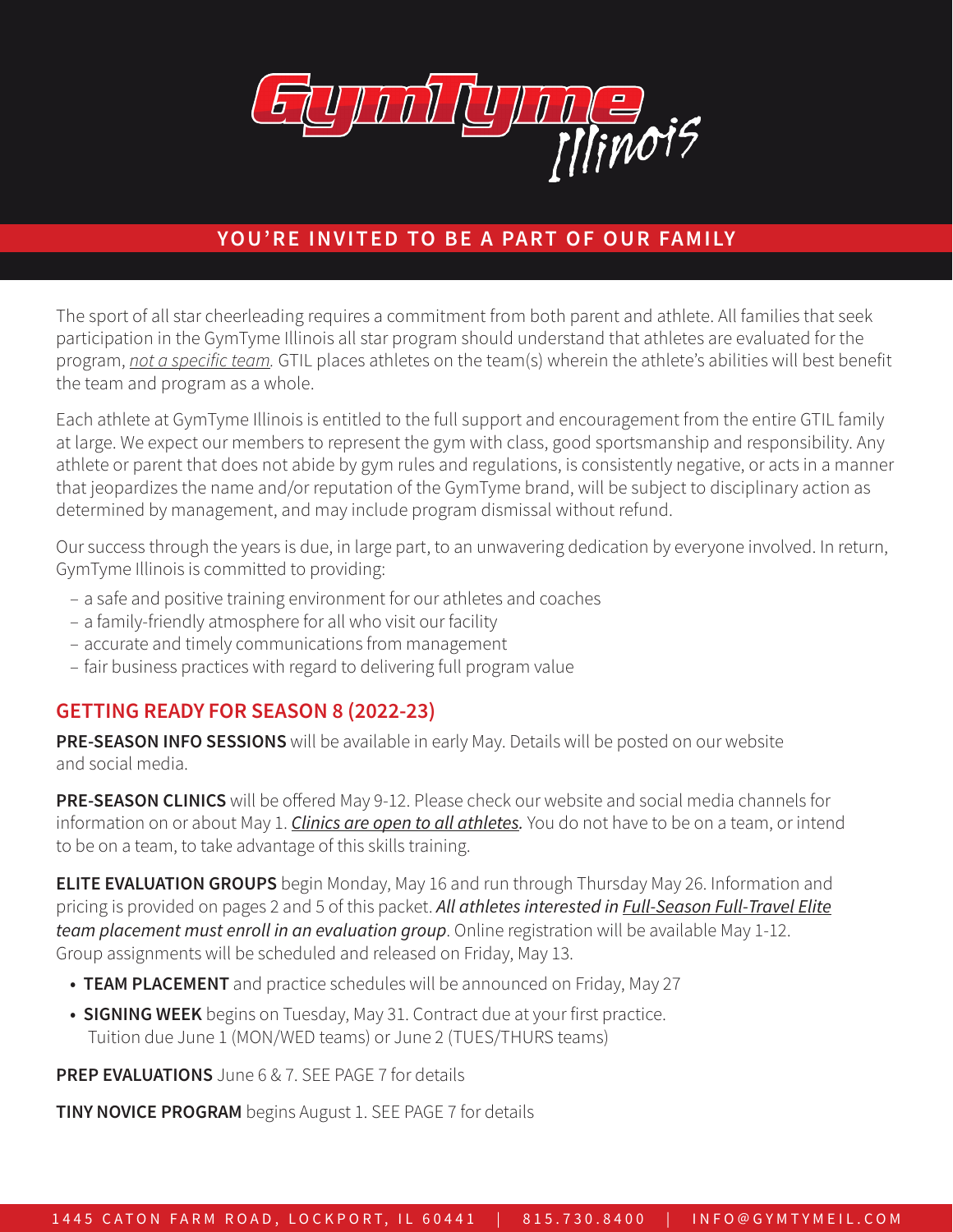# GYMTYME ILLINOIS ELITE TEAM PLACEMENT

## EVALUATING SKILLS FOR A SUCCESSFUL SEASON –ELITE TEAMS

We want every athlete to have the opportunity to showcase their strength, confidence and technique for team placement. That's why we evaluate elite team athletes for a full 8 hours before forming teams. We understand that nerves and adrenaline can impact the way an athlete performs. It is our goal to create a stressfree and injury-free evaluation process so that all athletes can show us their very best. "Elite Evaluation Groups" allow our staff to spend ample time with your child prior to team formation which ensures level appropriate placement that translates to a successful season for all. We take pride in knowing that since adopting this evaluation process in June of 2020, every athlete has maintained her/his roster status from the beginning to the end of their season.

#### ELITE EVALUATION GROUPS MAY 16 - 26

Evaluation groups provide the safest and most accurate way for our staff to assess athlete abilities. We firmly believe it is less stressful on athletes when they are allowed more time to show their skills. Athletes seeking placement on a full-season, fulltravel elite team MUST be enrolled in a group.

- Online registration begins May 1.
- Initial registration is by level and age (for example Level 4 — ages 12-18). Once registrations are complete, we will then assign athletes an evaluation schedule and notify you via email on May 13 (please give us until the end of the day).
- Evaluation groups meet for two 2-hour sessions each week similar to our practice times (for example Tues/Thur 5:30-7:30 pm) for a total of four sessions or 8 hours of evaluation time. This may not be your final practice time once placed on a team.
- Returning GT athletes will be assigned according to last season's team level.
- New athletes should self-assign their training level based on their team placement last season.
- Coaches will closely evaluate athletes during Week One and may reassign athletes for Week Two.
- Evaluations will focus on technique-driven warmup drills, jumps, tumbling and stunting.

### TEAM PLACEMENT — MAY 27

- Athlete placement will be based on the strength and technique of skills at the time of team formation.
- The majority of athletes will be placed according to their group level. Exceptions may be made when placing crossovers, athletes with unique skill sets, or athletes who have aged out of a division.
- Team placement is never final. Athletes who regress or advance skill performance may be moved to another team at any time during the season.
- Athletes who wish to have their placement reevaluated may contact the director and an individual skills assessment will take place. A \$50 reevaluation fee will be due.
- Athletes that have not attended a training group may request an individual evaluation (\$50 fee). however placement is not guaranteed. Training group tuition will still be due.
- Once rosters are finalized, practice time will be used to work on elements of the routine and nurture team development. There will be minimal time within team practice to advance tumbling skills.
- Team tumbling will focus on technique and team synchronization. Some skill advancement does occur, however athletes are encouraged (but are not required) to supplement their training with additional classes or private lessons.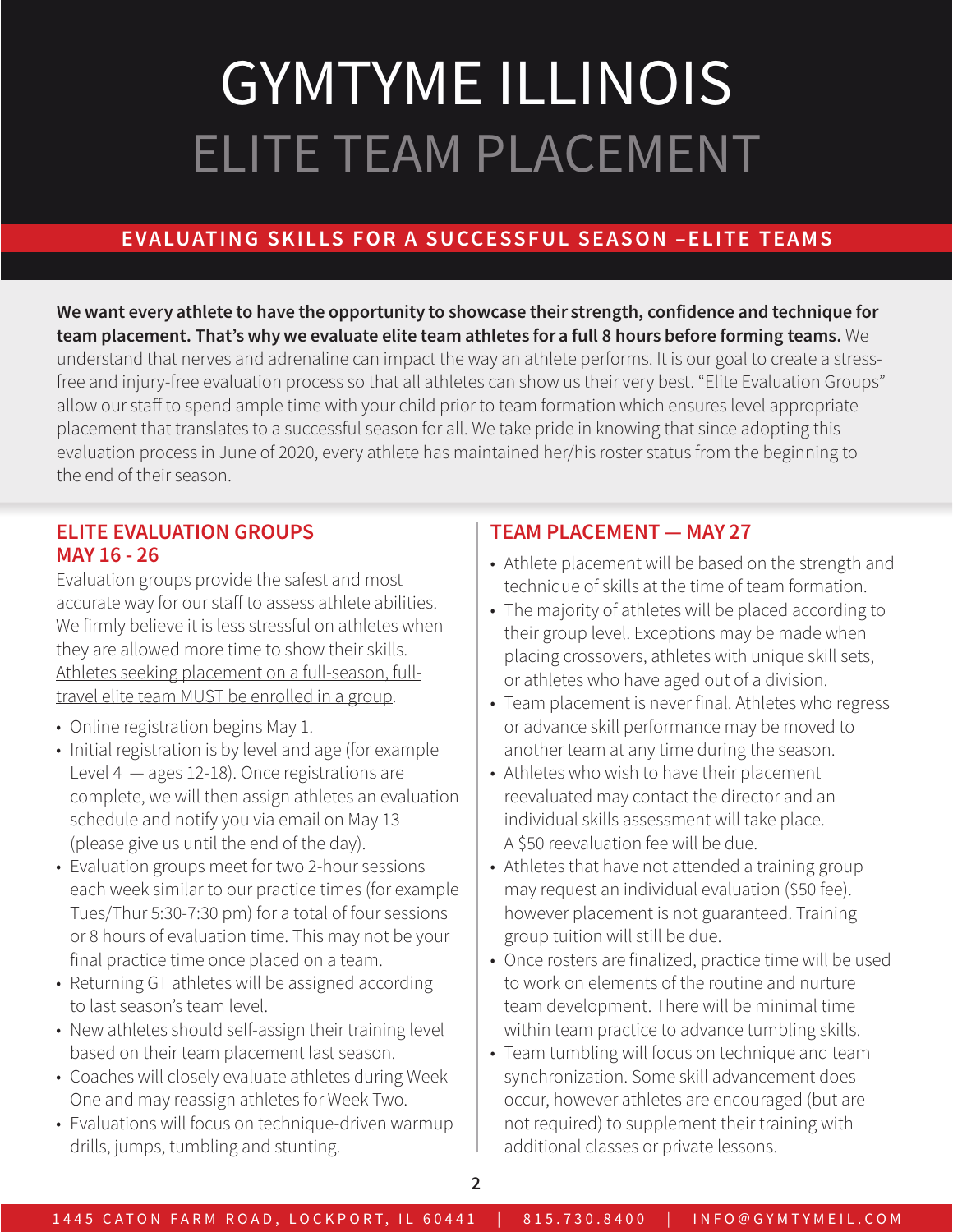# GYMTYME ILLINOIS FULL-SEASON ELITE TEAMS

### PROGRAM FEATURES

GymTyme Illinois offers athletes of all ages and abilities the opportunity to grow and develop under the supervision of professionally trained coaches. We provide a safe and positive training environment celebrating your child's success at every stage of training. In addition to achieving the skill and confidence to perform at the highest level of competition, athletes will build strength of character through valuable lessons in self-discipline, resiliency, teamwork and commitment.

Teams compete in specific divisions according to age and skill. Our elite program travels to national events throughout the U.S. We begin training in late May to early June in preparation for the competitive season which typically runs November through March. Elite teams will compete for "post-season" bids to compete at our industry's most prestigious invite-only events that take place in late April and early May. *Post season events are not elective.*

| <b>DIVISION</b> | <b>LEVELS</b>                      | <b>BIRTH YEAR</b>                               | <b>WEEKLY</b><br><b>PRACTICES</b><br>HOURS <sup>1</sup>                               | <b>WEEKLY</b><br><b>TEAM</b><br><b>TUMBLE</b> | <b>EVENTS</b><br><b>PER</b><br><b>SEASON</b> | <b>TRAVEL</b><br><b>EVENTS</b> | <b>OPEN</b><br>GYM <sup>2</sup> | <b>POST SEASON</b><br>(APRIL-MAY)<br><b>EVENTS</b>     |
|-----------------|------------------------------------|-------------------------------------------------|---------------------------------------------------------------------------------------|-----------------------------------------------|----------------------------------------------|--------------------------------|---------------------------------|--------------------------------------------------------|
| Youth           | $1 - 3$<br>$\overline{4}$<br>5     | $2010 - 2016$<br>$2010 - 2014$<br>$2010 - 2013$ | Two 2-hour<br>weeknight practices<br>June - March                                     | 1 hour                                        |                                              |                                |                                 | Summit - Midwest                                       |
| Junior          | $1 - 3$<br>$\overline{4}$<br>$5-6$ | $2006 - 2015$<br>$2006 - 2014$<br>$2006 - 2013$ | plus one 2-hour<br>Sunday practice<br>Sept - March                                    | (takes<br>place<br>before                     | 6                                            | $3 - 4$                        | <b>FREE</b>                     | Summit - Orlando<br>Jr-Sr Levels 1-5<br>Junior Level 6 |
| Senior          | $1 - 5$<br>6                       | $6/1/03 - 2010$<br>$6/1/03 - 2009$              | (extra practices may<br>be scheduled in<br>response to weather<br>disruption, athlete | or after<br>team<br>practice)                 |                                              |                                |                                 | Worlds – Orlando<br>Senior Level 6                     |
| Open            | $4 - 7$                            | 2008 - earlier                                  | injury, illness, or<br>general team needs)                                            |                                               |                                              |                                |                                 | Worlds – Orlando                                       |

#### The following is a general overview of our elite program<sup>1</sup>:

*• We may elect to form teams in an IASF (international) division if we believe a team will be more competitive. There would be no difference in programming.* 

*• Teams may attend an alternate post-season event (US Finals, Summit-Chicago) if the desired bid is not earned.*

- 1 *Table provided is the standard program model. We will attempt to deliver all practice hours promised. Teams may meet for virtual training or on additional days in the event of an unexpected closure. We may also modify the number and/or location of competitive opportunities based on team readiness.*
- 2 *We typically offer four open gym hours per week.*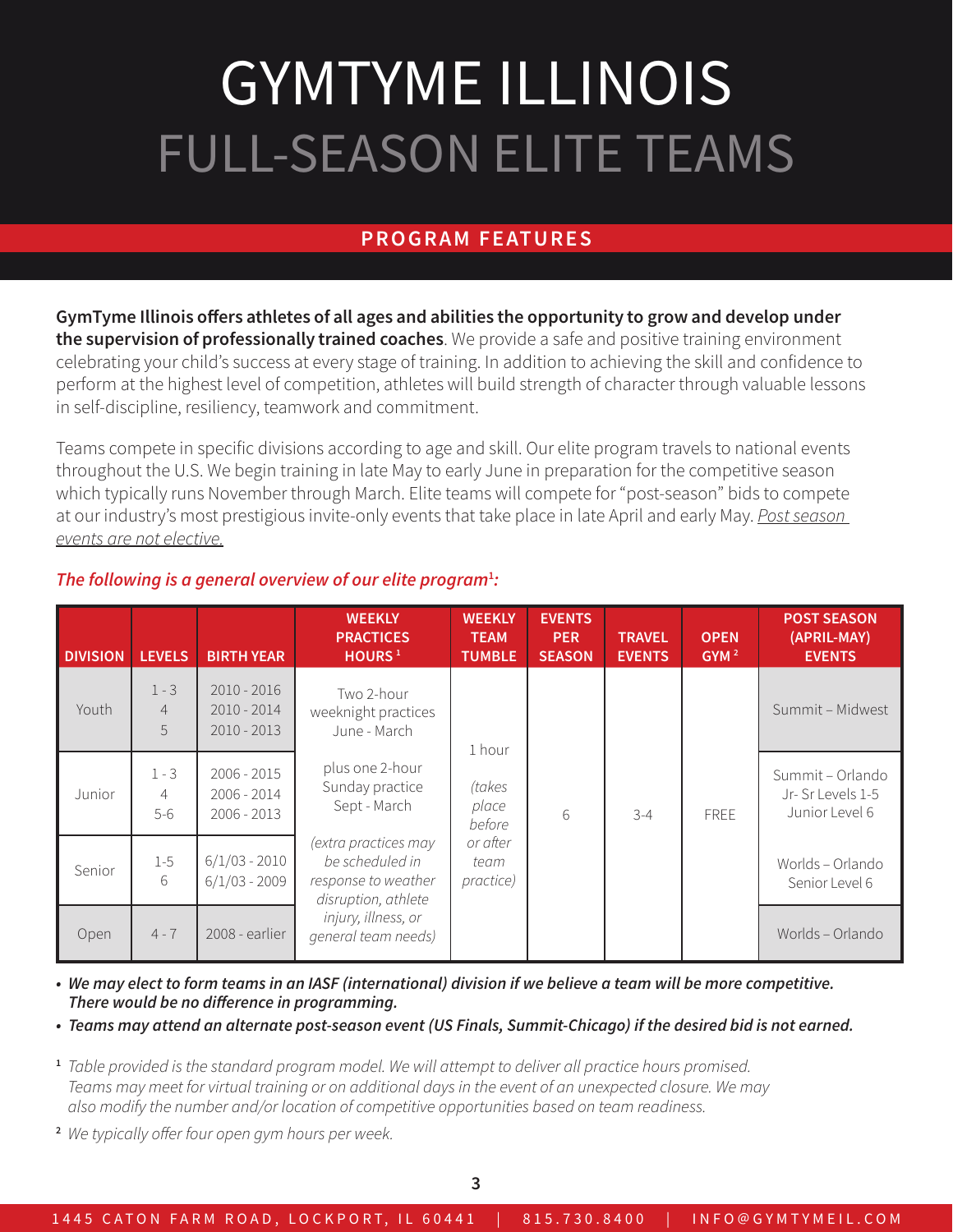# GYMTYME ILLINOIS TEAM FORMATION

## SOME ADDITIONAL DETAILS

GymTyme Illinois does not promise that specific teams will be developed. We start with a clean slate each season. Teams are developed based on the total talent pool that is present during the evaluation period. From beginner to the most experienced athlete, we consider the skills of each child that comes to us for placement and design teams so that everyone has the opportunity to participate and succeed.

#### When placing athletes, we consider:

- Tumbling that can be performed with "no drivers lost" ... near perfect execution
- Stunting ability
- Jump execution
- Dance/performance ability
- Leadership abilities, positive character traits, attendance/commitment level

#### Some placement scenarios:

- An athlete is well-rounded and makes the level where they have every tumbling skill. S/he brings strength in all the areas listed above.
- An athlete is missing a tumbling skill or two, but brings value to their assigned team in all other categories listed above.
- An athlete is placed below their mastered tumbling level. S/he's got the tumbling down, but still has improvements to be made in some or all of the other skill categories.
- An athlete has little to no tumbling for the level they make, but is a standout athlete in one or more of the other skill categories. These skills will make a notable contribution to the team's score sheet.

#### Crossover policies:

- Athletes are first and foremost a rostered member of their primary team.
- Athletes must attend all practices of both their primary and secondary team.
- Crossovers do not pay additional tuition, but are responsible for the competition/apparel fees for each team.
- Level and division restrictions may apply.
- Crossover accounts must maintain good standing

#### Flyers:

• All team flyers are required to take a stretch class each week at a discounted rate.

Please remember that we consider each athlete's strengths (and weaknesses) when forming teams each season. Our coaches are expert at grouping athlete talent and setting your child up for a successful season. We ask that you trust in our ability to place everyone on a GreaT team.

### SKILLS CAMPS & CHOREOGRAPHY

Athletes are entitled to various specialty camps for routine choreography and building skills (stunts, baskets, pyramid). These camps may or may not coincide with your regular team practices and may occur in the morning or afternoon (summer and weekends only). Please see our important dates on page 8.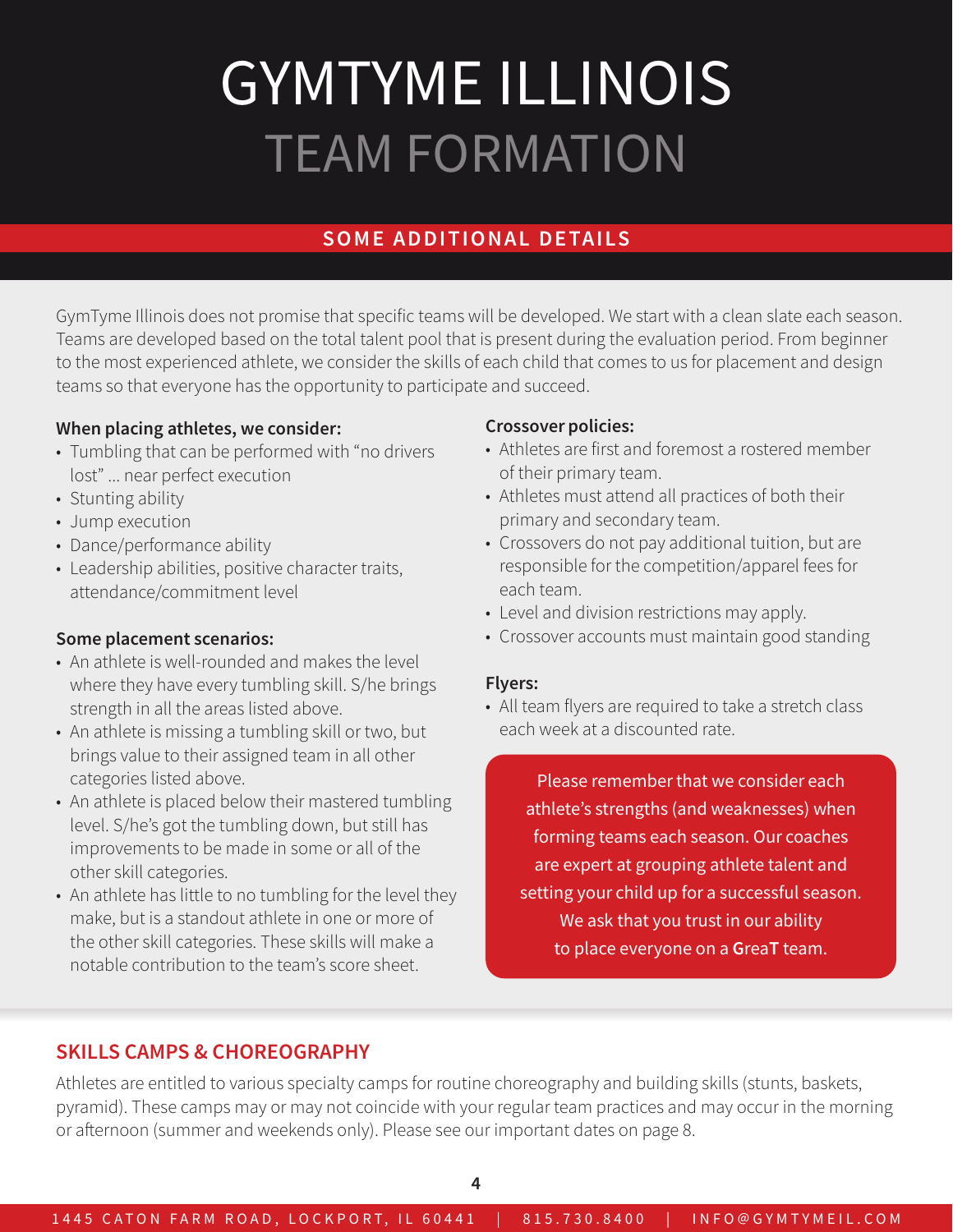# GYMTYME ILLINOIS FULL SEASON ELITE

## 2022-23 COMPETITIVE SEASON

GymTyme Illinois strives to publish upfront pricing with no hidden fees. We understand that you are making a significant financial commitment and deserve transparency and the ability to manage the cost of participation. If we are required to temporarily close, events are unexpectedly canceled, or other situations arise that are beyond our control, we promise to fairly prorate costs and attempt to deliver expected program value.

| <b>Program Costs (itemized)</b><br>Elite Evaluation Groups                                      | \$150   |                | Monthly Payment Plan <sup>1</sup> | Regular<br>Season | <b>Additional</b><br>Fees $3$ |
|-------------------------------------------------------------------------------------------------|---------|----------------|-----------------------------------|-------------------|-------------------------------|
| (includes \$50 annual registration fee)                                                         |         | MAY 1-12       | Elite Evaluation Signup           | \$150             |                               |
| Annual Tuition: June-March (250 training hours) \$2500                                          |         | <b>JUN 1-2</b> | Tuition & Fees <sup>2</sup>       | \$475             |                               |
| Fees: Competition Registration                                                                  | \$1200  | JUL-1          | Tuition & Fees                    | \$475             |                               |
| Fees: Coaches Travel                                                                            | \$325   | JUL-1          | Uniform                           |                   | \$500                         |
| Fees: Skills/Choreo Camps (4)                                                                   | \$200   | $AUG-1$        | Tuition & Fees                    | \$475             |                               |
| Fees: Music                                                                                     | \$100   | SEP-1          | Warmup Jacket                     |                   | \$100                         |
| Fees: Competition Bow, Shoes, Team Jersey                                                       | \$225   | SEP-1          | Tuition & Fees                    | \$475             |                               |
| Fees: Practice Apparel<br>(1) Tshirt, (1) sports bra, (1) tank top (1) running shorts, (2) bows | \$200   | SEP-1          | <b>USASF Member Fee</b>           |                   | \$49                          |
| <b>TOTAL REGULAR SEASON (May-March)</b>                                                         | \$4,900 | OCT-1          | Tuition & Fees                    | \$475             |                               |
|                                                                                                 |         | NOV-1          | Tuition & Fees                    | \$475             |                               |
| Additional Fees (USASF, Uniform, Post Season)                                                   |         | DEC-1          | Tuition & Fees                    | \$475             |                               |
| Uniform, if needed (July 1)                                                                     | \$500   | JAN-1          | Tuition & Fees                    | \$475             |                               |
| Warmup Jacket, if needed (Aug. 1)                                                               | \$100   | FEB-1          | Tuition & Fees                    | \$475             |                               |
| USASF Member Fee (Sept. 1)                                                                      | \$49    | MAR-1          | Tuition & Fees                    | \$475             |                               |
| Summit - Midwest, Youth teams (April 1) 4                                                       | \$375   | APR-1          | Worlds or Summit                  |                   | \$375-475                     |
| Worlds/Summit - Orlando, Jr/Sr teams (April 1) <sup>4</sup>                                     | \$475   |                | <b>TOTAL COST OF PROGRAM</b>      | $$4,900+$         | $$49-$1,124$                  |

*Not included above: spectator fees, travel expenses, optional pro shop purchases, optional class tuition. We offer pay-in-full and sibling discounts. Fundraising is also available. All team athletes receive discounted class tuition for supplemental training.*

<sup>1</sup> All payments are non-refundable. If you wish to leave the program, you must notify management via email. The last day to drop from the program *without penalty is June 28. Athletes who drop June 29 through Sept 10 will be charged a \$250 drop fee. Athletes who drop Sept. 11 or later are charged a \$500 drop fee. All apparel on order and not received at the time of drop is forfeited to the gym. Athletes who experience a short-term injury but wish to return to their team must continue to make full installments to hold their "spot." Athletes who suffer a long-term (season- or career-ending) injury will be refunded any portion of the program not received. A doctor's note is required.*

- <sup>2</sup> *Regular season tuition and fees are divided equally over 10 months June-March. Two line items will be charged each month on your account: \$250 for tuition and \$225 for fees. Fees include competition registration, coaches travel, camps, choreo, music, and apparel.*
- <sup>3</sup> Additional fees will be charged on the date indicated if it applicable. For example, athletes who already own a uniform or jacket will not be charged. *Only athletes attending a post season event will be charged in April. USASF member fee is paid directly to that organization.*
- <sup>4</sup> *You may NOT "opt out" of Post Season events: Listed price covers tuition, apparel package, routine choreography upgrades, and coaches fees to be*  paid to GTIL. Additional event registration fees may be due based on bid designation (Paid, At Large) and will be paid directly to the event producer. GTIL *does not accept wildcard bids.*

1445 CATON FARM ROAD, LOCKPORT, IL 60441 | 815.730.8400 | INFO@GYMTYMEIL.COM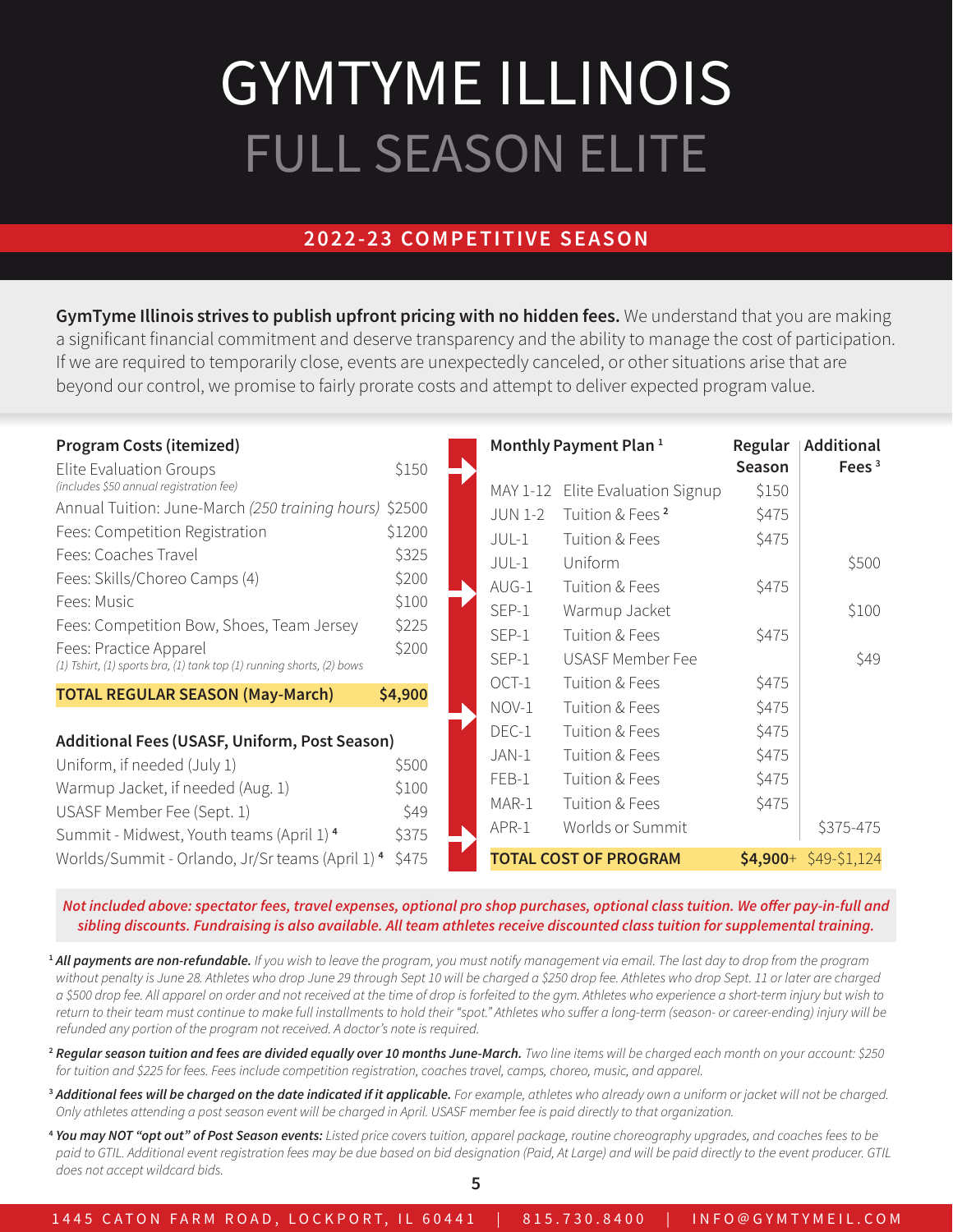## GYMTYME ILLINOIS NON-TUMBLE OPEN TEAM

## 2022-23 COMPETITIVE SEASON

Advanced level 5/6 skills preferred. Flyers required to enroll in stretch class (1 hour/week) at additional expense. Male athletes will be required to participate /instruct in stunt class (1 hour per week).

| <b>Program Costs1</b>                                                 |         |                | Monthly Payment Plan <sup>1</sup> | Regular        | <b>Additional</b> |
|-----------------------------------------------------------------------|---------|----------------|-----------------------------------|----------------|-------------------|
| Elite Evaluation Groups                                               | \$150   |                |                                   | Season         | Fees $3$          |
| (includes \$50 annual registration fee)                               |         |                | MAY 1-12 Elite Evaluation Signups | \$150          |                   |
| Annual Tuition: June-March (200 training hours) \$2000                |         | <b>JUN 1-2</b> | Tuition & Fees <sup>2</sup>       | \$425          |                   |
| Fees: Competition Registration                                        | \$1200  | JUL-1          | Tuition & Fees                    | \$425          |                   |
| Fees: Coaches Travel                                                  | \$325   | JUL-1          | Uniform                           |                | \$500             |
| Fees: Skills/Choreo Camps (4)                                         | \$200   | AUG-1          | Tuition & Fees                    | \$425          |                   |
| Fees: Music                                                           | \$100   | $AUG-1$        | Warmup Jacket                     |                | \$100             |
|                                                                       |         | SEP-1          | Tuition & Fees                    | \$425          |                   |
| Fees: Competition Bow, Shoes, Team Jersey                             | \$225   | SEP-1          | USASF Member Fee                  |                | \$49              |
| Fees: Practice Apparel                                                | \$200   | OCT-1          | Tuition & Fees                    | \$425          |                   |
| (1) Tshirt, (1) sports bra, (1) tank top (1) running shorts, (2) bows |         | NOV-1          | Tuition & Fees                    | \$425          |                   |
| <b>TOTAL REG. SEASON (July-March)</b>                                 | \$4,400 | DEC-1          | Tuition & Fees                    | \$425          |                   |
|                                                                       |         | JAN-1          | Tuition & Fees                    | \$425          |                   |
| <b>Additional Fees (USASF, Post Season)</b>                           |         | FEB-1          | Tuition & Fees                    | \$425          |                   |
| USASF Member Fee (Sept. 1)                                            | \$49    | MAR-1          | Tuition & Fees                    | \$425          |                   |
| Worlds / Orlando (April 1) <sup>4</sup>                               | \$425   | APR-1          | Worlds or Summit                  |                | \$425             |
|                                                                       |         |                | <b>TOTAL COST OF PROGRAM</b>      | \$4,400<br>$+$ | \$49-\$1,074      |

*Not included above: spectator fees, travel expenses, optional pro shop purchases, optional class tuition. We offer pay-in-full and sibling discounts. Fundraising is also available. All team athletes receive discounted class tuition for supplemental training.*

<sup>1</sup> *All payments are non-refundable. If you wish to leave the program, you must notify management via email. The last day to drop from the program without penalty is June 28. Athletes who drop June 29 through Sept 10 will be charged a \$250 drop fee. Athletes who drop Sept. 11 or later are charged a \$500 drop fee. All apparel on order and not received at the time of drop is forfeited to the gym. Athletes who experience a short-term injury but wish to return to their team must continue to make full installments to hold their "spot." Athletes who suffer a long-term (season- or career-ending) injury will be refunded any portion of the program not received. A doctor's note is required.*

<sup>2</sup> *Regular season tuition and fees are divided equally over 10 months June-March. Two line items will be charged each month on your account: \$200 for tuition and \$225 for fees. Fees include competition registration, coaches travel, camps, choreo, music, and apparel.*

<sup>3</sup> Additional fees will be charged on the date indicated if it applicable. For example, athletes who already own a uniform or jacket will not be charged. *Only athletes attending a post season event will be charged in April. USASF member fee is paid directly to that organization.*

<sup>4</sup> *You may NOT "opt out" of Post Season events: Listed price covers tuition, apparel package, routine choreography upgrades, and coaches fees to be*  paid to GTIL. Additional event registration fees may be due based on bid designation (Paid, At Large) and will be paid directly to the event producer. GTIL *does not accept wildcard bids.*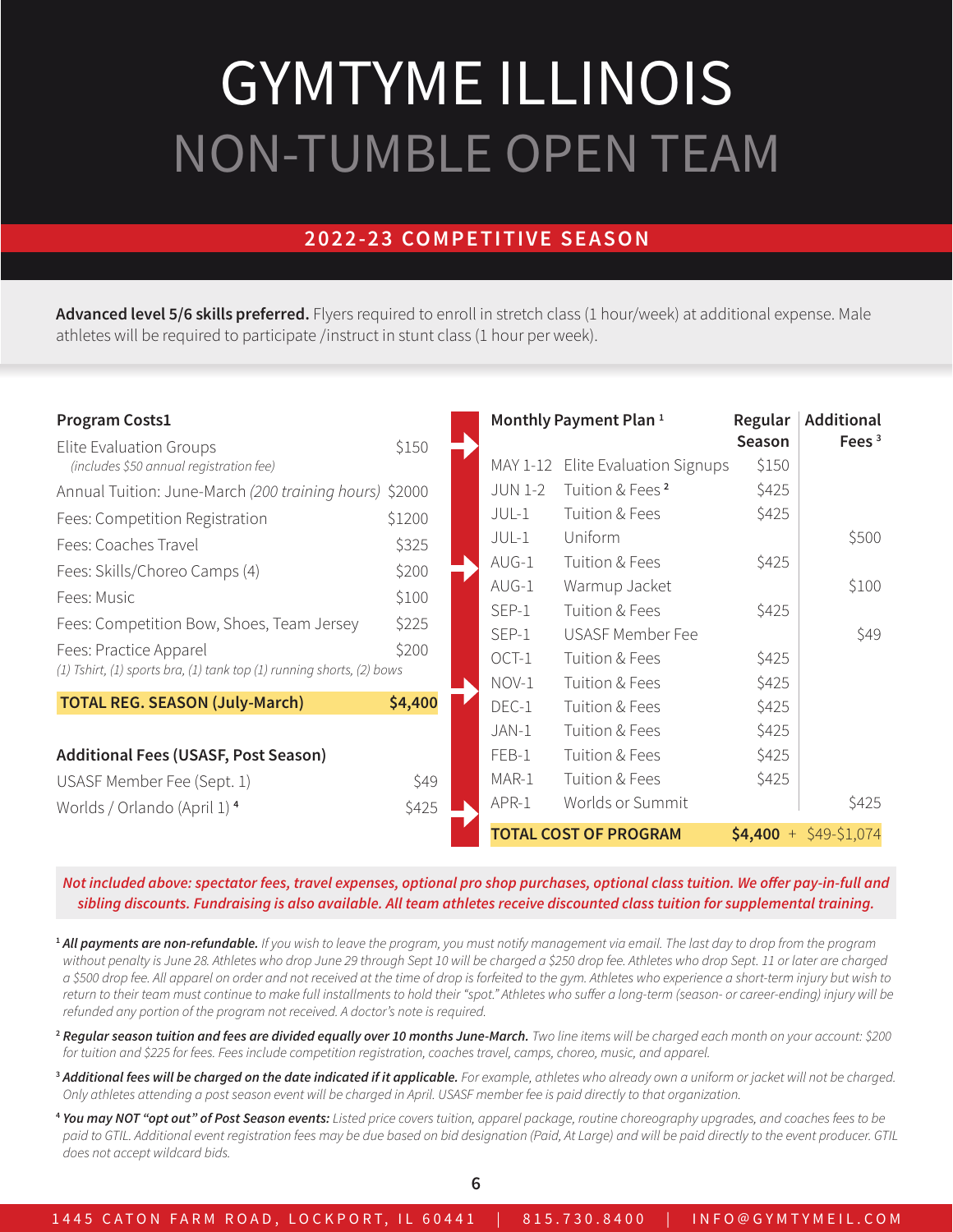## GYMTYME ILLINOIS PREP/NOVICE LIMITED TRAVEL

### 2022-23 COMPETITIVE SEASON

The TINY NOVICE program is designed to introduce smaller athletes to big sport of All Star cheer. The only prerequisites are the ability to listen, a willingness to work hard, and a desire to have fun. Athletes will learn the fundamentals of performance cheerleading and showcase their routine at competition for judges feedback. Novice teams are not ranked against one another.

The PREP program is designed for athletes who have some knowledge of cheer or general athletic abilities. Prep teams are the perfect "bridge" program for families that are new to the sport or are not yet ready to commit to the travel and expense of an Elite team. While Prep athletes practice and compete fewer days, they still benefit from the same certified coaching and skills training as our full season Elite program. Athletes can return to the program each season or they may use the experience to transition to our Elite program.

### MINI - JUNIOR PREP: AGES 6-15 Tryouts June 6-7

| Tuition<br>Two, 2-hour practices per week / 150 training hours per season | \$1500 |
|---------------------------------------------------------------------------|--------|
| Annual Registration Fee                                                   | \$50   |
| Competition Registration                                                  | \$475  |
| Coaches Travel Fees                                                       | \$150  |
| Music/Choreo                                                              | \$125  |
| Uniform, Shoes & Bow                                                      | \$300  |
| Practice Apparel<br>T-shirt, sports bra, shorts, bow                      | \$125  |

#### TOTAL REG. SEASON (Jun-March) \$2,725

#### PAY PLAN

| \$50 at evaluations (July 6-7)            |      |  |  |  |
|-------------------------------------------|------|--|--|--|
| \$200 June (first practice)               |      |  |  |  |
| \$275/mo (July-March)                     |      |  |  |  |
| USASF Member Fee (Sept. 1)                | \$49 |  |  |  |
| Post Season event if attending (April 1)* | TBD. |  |  |  |
|                                           |      |  |  |  |

*\* Additional tuition and coaches fee will be charged. Bid status will determine the competition fee, if any.*

### TINY NOVICE: AGES 4-6 Begins August 1

| Tuition<br>Two, 90-min practices per week / 100 training hours per season           | \$850   |
|-------------------------------------------------------------------------------------|---------|
| Annual Registration Fee                                                             | \$50    |
| Competition Registration                                                            | \$300   |
| Coaches Travel Fees                                                                 | \$100   |
| Music/Choreo                                                                        | \$100   |
| Uniform, Shoes & Bow                                                                | \$300   |
| Practice Apparel (t-shirt, tank top, shorts, bow)<br>T-shirt, tank top, shorts, bow | \$100   |
| <b>TOTAL REG. SEASON (Jun-March)</b>                                                | \$1,800 |
| <b>PAY PLAN</b>                                                                     |         |
| \$225/mo (August-March)                                                             |         |
| USASF Member Fee (Nov. 1)                                                           |         |

*An optional tumbling option (30 minutes after each practice) will be available for \$35/month.*

*Not included above: spectator fees, travel expenses, optional pro shop purchases, optional class tuition. We offer pay-in-full and sibling discounts. Fundraising is also available. All team athletes receive discounted class tuition for supplemental training.*

7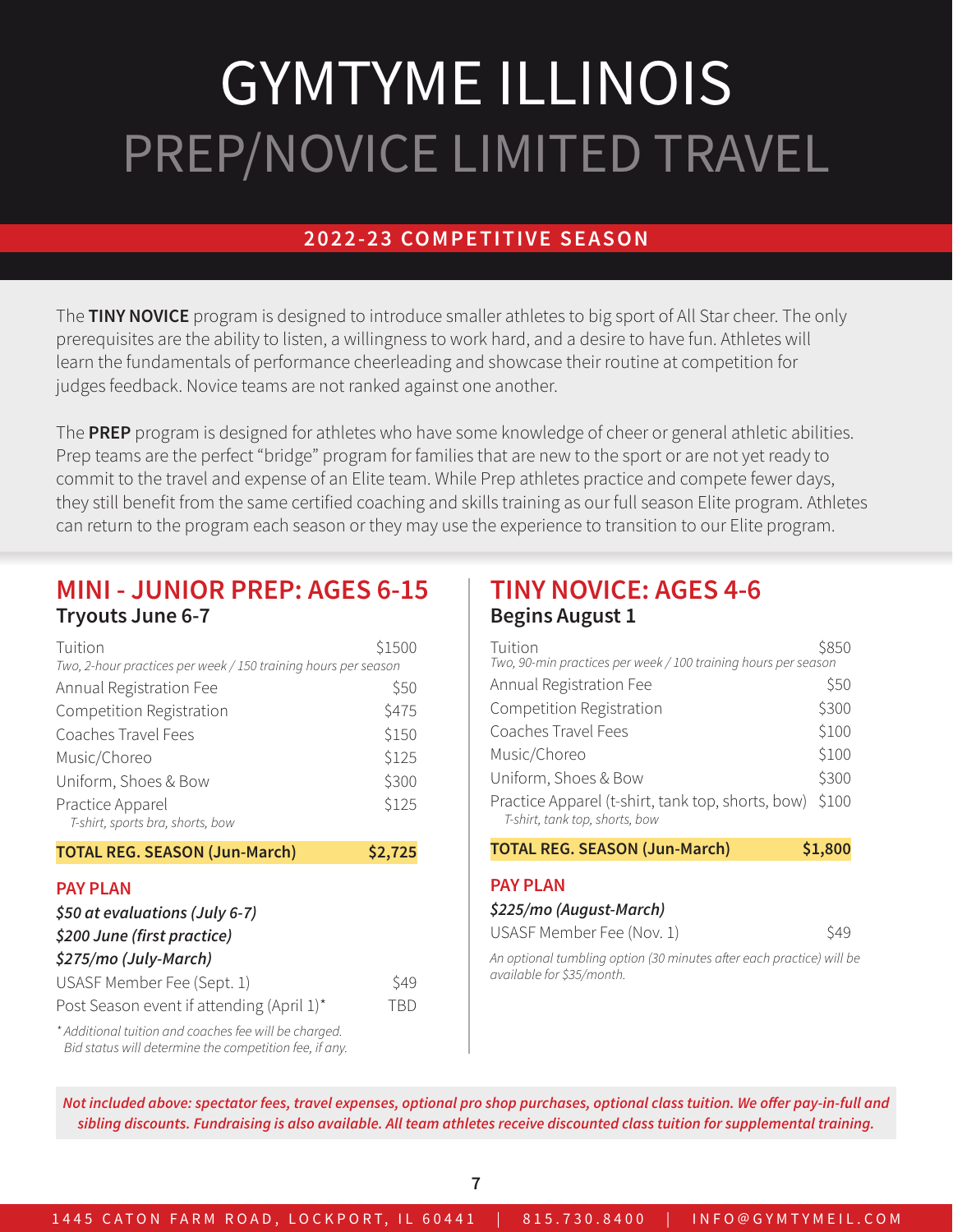## GYMTYME ILLINOIS IMPORTANT DATES

### MARK YOUR CALENDARS

| MAY 9 - 12            | Pre Season Clinics - registration begins May 1                                                                                |
|-----------------------|-------------------------------------------------------------------------------------------------------------------------------|
| MAY 16 - 26           | Elite Evaluation Groups - registration May 1-12<br>All athletes who wish to be placed on a full season ELITE team MUST enroll |
| <b>MAY 27</b>         | Elite Team Placement announced                                                                                                |
| MAY 31 - JUN 2        | Elite Signing Week - annual contracts due; team practices begin                                                               |
| June 6 - 7            | Prep Team Evaluations                                                                                                         |
| JUN 20 - 21           | Uniform and Shoe Sizing (elite and prep)                                                                                      |
| <b>JUN 29 - JUL 5</b> | Summer break - NO PRACTICES                                                                                                   |
| JUL 10 - 17           | Elite Routine Choreography with Wes Haley $-$ mandatory attendance $1$                                                        |
| AUG <sub>1</sub>      | Tiny Novice begins                                                                                                            |
| AUG 5 - 7             | Elite Pyramid Camp with GT Coaches $-$ mandatory attendance $1$                                                               |
| SEP <sub>5</sub>      | Labor Day - NO PRACTICES                                                                                                      |
| <b>SEP 11</b>         | Grandparents Day / Sunday practices begin (elite teams only)                                                                  |
| SEP 19 - 22           | Elite Stunt Camp with Ray Jasper $-$ mandatory attendance <sup>2</sup>                                                        |
| <b>OCT 1-7</b>        | Elite Dance Choreography with Wes Haley — mandatory attendance <sup>2</sup>                                                   |
| OCT <sub>31</sub>     | Halloween - NO PRACTICES                                                                                                      |
| NOV 23 - 26           | Thanksgiving break - NO PRACTICES                                                                                             |
| DEC 23 - JAN 1        | Winter Break - NO PRACTICES                                                                                                   |
| <b>MAR 23</b>         | Last regular season practice                                                                                                  |
| <b>MAR 26</b>         | Post season practices begin <sup>3</sup>                                                                                      |
| APR <sub>9</sub>      | Easter Holiday - NO PRACTICES                                                                                                 |
|                       | Some teams may practice Friday and/or Saturday                                                                                |
| APR 15 - 16           | Summit - Midwest                                                                                                              |
| APR 22 - 24           | The Cheerleading Worlds                                                                                                       |
| APR 28 - 30           | The Summit                                                                                                                    |

<sup>1</sup>*May occur during the day and/or on a different day than normal practice day*

<sup>2</sup> *We will attempt to schedule during your normal practice. This may not be possible for some teams.*

<sup>3</sup> *Please note that our timeline does NOT include a spring break. Please see our attendance policy on page 9.*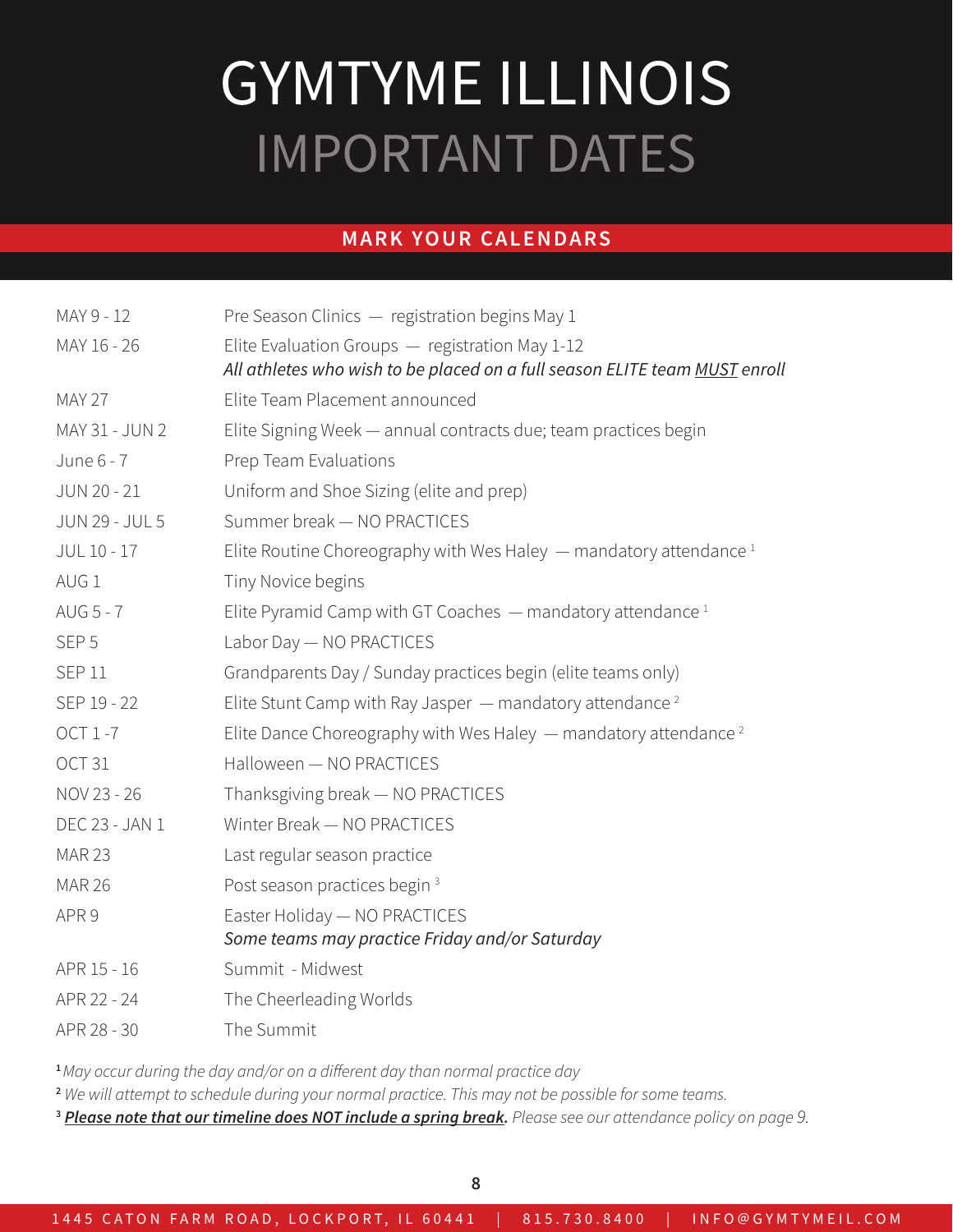# GYMTYME ILLINOIS ATTENDANCE POLICY

## COMMITMENT = SUCCESS

Attendance is crucial to the success of the team. We are providing our general policy BEFORE you make a commitment to join the all star program at GymTyme.

A parent meeting will be called if an athlete accrues 10 absences (combined excused and unexcused absences). Habitual absences may result in modification of athlete role/responsibilities on her/his team, designation as an alternate for a probationary period, or removal from the team roster and drop fee charged.

#### Excused Absences

- Graded school event
- Contagious illness or injury with doctors note (athletes who are "not feeling well" or have minor injuries are still expected to attend and activity will be limited)
- Death of a family member (sibling, parent, grandparent, aunt, uncle, cousin)

#### Unexcused Absences

- Non-contagious illness, non-graded school events, too much homework, too tired, birthdays or family gatherings, couldn't get a ride, participation in other sports, withholding practice as a form of parental discipline. College visits and college testing (ACT/SAT) are also considered unexcused. Please schedule these events on days when your athlete does not practice/compete.

All missed practices must be documented in writing. DO NOT report absences on social media, via team apps, or by text or the absence will be considered unexcused. Failure to notify the gym via the official attendance email is considered an unexcused no call/no show and is subject to disciplinary action.

#### Summer Attendance (May 31 — Sept 11)

Four (4) vacation absences are allowed. All choreography and camp dates must be attended.

#### In-Season (Fall/Winter) Attendance (Sept 12 — March 23)

Three (3) unexcused absences allowed, however any unexcused absences may affect routine spots.

#### Mandatory Competition Practices

There are no unexcused absences allowed 14 days before an event. No absences (excused or unexcused) allowed 7 days before an event which includes any extra practices that are scheduled. Failure to follow this policy will result in one of the following:

- ineligibility to compete (without refund)
- allowed to compete, but removal from all group sections of the routine such as stunts (only considered if the absence follows the guidelines for excused absences and does not negatively impact the team)

#### Worlds / Summit Post-Season Attendance (March 26 — end of season)

Only excused absences with proper documentation are permitted beginning March 26. *Elite teams do not take practice off for spring break.* No absences allowed 14 days before the event (exception, crossovers competing at both Worlds and Summit).